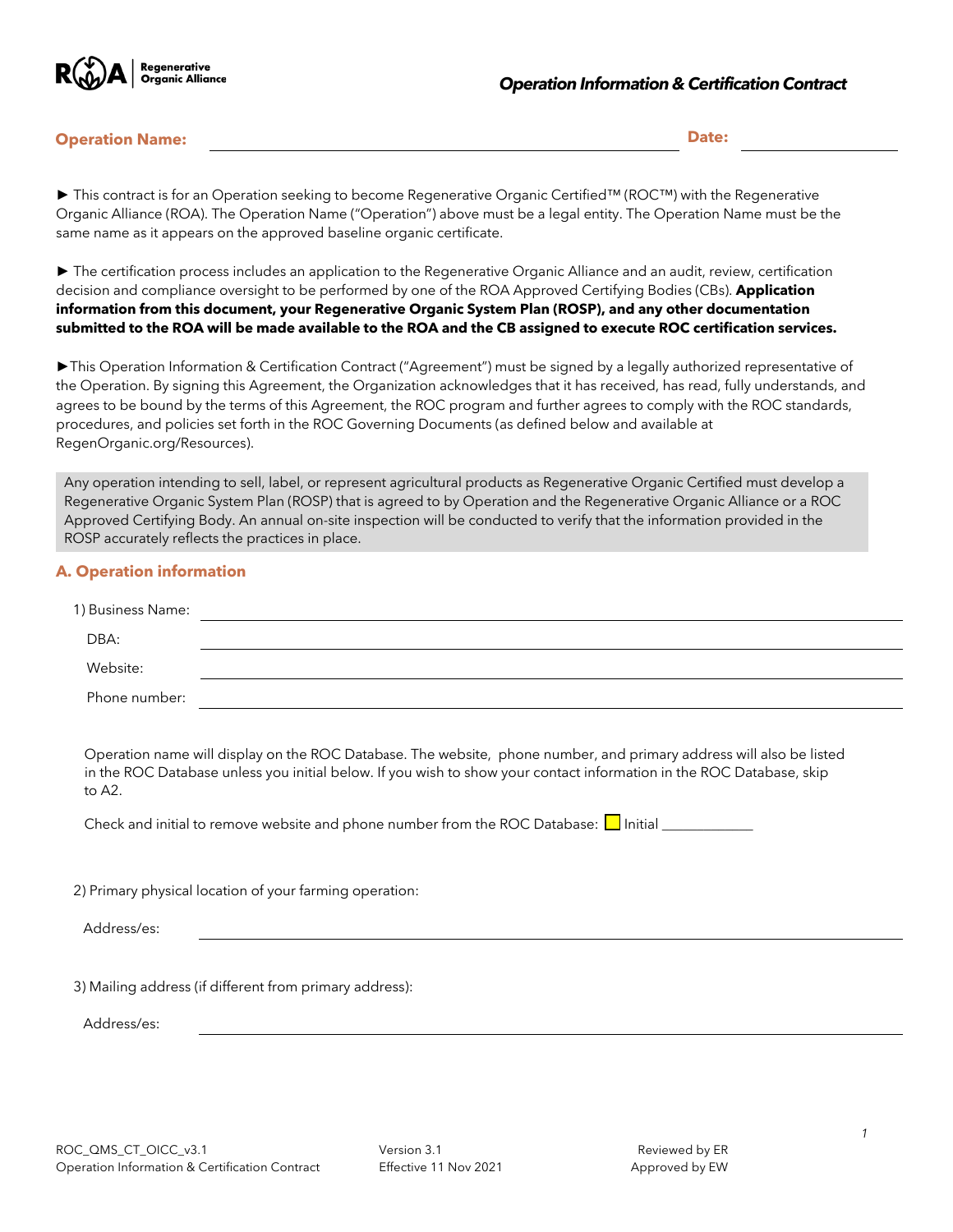

# **B. Contact Information**

| individuals listed in this section.                                                                                                                                                                                                                                   |           |        |
|-----------------------------------------------------------------------------------------------------------------------------------------------------------------------------------------------------------------------------------------------------------------------|-----------|--------|
| 1) Legally Responsible Contact (Owner, CEO, COO, Executive Director, Managing Director, or Registered Agent)                                                                                                                                                          |           |        |
| Name:                                                                                                                                                                                                                                                                 | Title:    |        |
| Phone:                                                                                                                                                                                                                                                                | Email(s): |        |
| 2) Primary Contact designate one person in your operation to be the Regenerative Organic Alliance's Primary Contact.<br>This person must be knowledgeable about your ROSP, the ROC Framework, and have the authority to act on behalf of the<br>company.              |           |        |
| Name:                                                                                                                                                                                                                                                                 | Title:    |        |
| Phone:                                                                                                                                                                                                                                                                | Email(s): |        |
| 3) Additional Contacts: list all people in your operation who are authorized to meet with auditors, modify the ROSP, or<br>otherwise act on behalf of the company. Attach an additional list if necessary.                                                            |           |        |
| Name/Title:                                                                                                                                                                                                                                                           | Phone:    | Email: |
| Name/Title:                                                                                                                                                                                                                                                           | Phone:    | Email: |
| Name/Title:                                                                                                                                                                                                                                                           | Phone:    | Email: |
| 4) Authorized Representatives: list all people outside of your operation who are authorized to meet with auditors, modify<br>the ROSP, or otherwise act on behalf of the company. Attach an additional list if necessary.                                             |           |        |
| Name/Title:                                                                                                                                                                                                                                                           | Phone:    | Email: |
| Name/Title:                                                                                                                                                                                                                                                           | Phone:    | Email: |
| 5) Authorized Contacts: list all people outside of your operation who are authorized to access information or receive<br>updates regarding your ROC application and audit (ex. A brand purchasing your crops). Attach an additional list if necessary.<br>Name/Title: | Phone:    | Email: |
|                                                                                                                                                                                                                                                                       |           |        |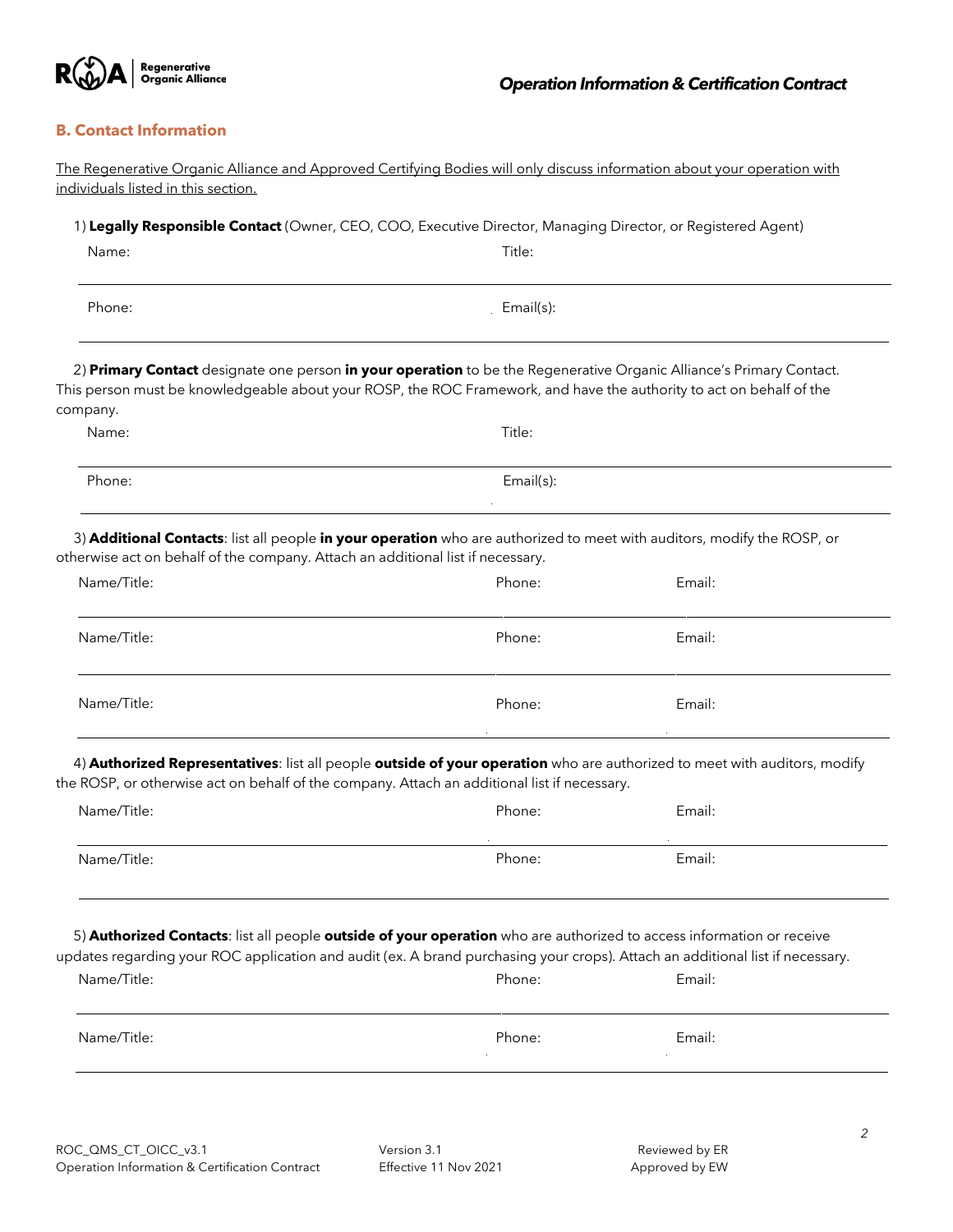

## **C. Annual Fee** *– See ROC Cost & Fee Structure for additional information regarding fees*

1) The ROA will estimate your ROC annual certification fee based on the information you provide in the initial application form or renewal form. The ROC annual certification fee is separate from, and additional to, the certification costs assessed by the ROC approved Certifying Body (CB). Each CB determines their cost and fee structure, and each inspection cost will be impacted by the size and scope of your operation, auditor travel, the potential to bundle organic, approved social fairness certification audits, and/or ROC audits with a single CB. When reaching out to approved CBs for estimates on cost please make sure to inquire about the location of an ROA approved auditor qualified to audit your operation and the potential travel costs associated with getting an auditor to your operation.

The most up to date list of approved CBs is available at RegenOrganic.org/Resources.

## **D. Certification Contract and Agreement**

The following must be signed by a legally authorized representative of the operation.

By signing this document, the operation acknowledges that it has received, read, fully understands, and agrees to be bound by the terms of the ROC program and further agrees to comply with ROC standards, procedures and policies set forth in the ROC Framework and Governing Documents, including but not limited to the following:

1) Establishing, implementing, and updating annually a Regenerative Organic System Plan (ROSP) that will be submitted to the ROA and assigned Certifying Body.

2) Permitting on-site inspections with complete access to the production or handling aspects of the operation, including non-certified production areas, structures, or offices for the ROA and certifying body. These inspections may be announced or unannounced at the discretion of the certifying body or as required by an accreditation authority, government entity with jurisdiction, or other governing body.

3) Allowing authorized representatives of the ROA, an accreditation authority, government entity with jurisdiction, or other governing body access to these records under normal business hours for review and copying to determine compliance with the applicable standards, regulations, or governing law.

4) Understanding that the ROA and the Certifying Body may use subcontractors for inspecting, testing, and other technical services, as necessary.

5) Submitting to the ROA any applicable fees as described on the most current ROC Cost & Fee Structure.

6) Immediately notifying the ROA of any changes in your certified operation or portion of it that may affect its compliance with the applicable standards, regulations, or governing law.

7) Authorizing the ROA to list the operation's name, products, services, and acreage on operation's certificate and in the ROC Online Directory.

8) Authorizing the ROA to share and distribute, through an open-source platform, all soil testing results and metadata (including GPS coordinates of soil tests disassociated from Operation name and address).

9) Agreeing to be legally bound by the terms of the ROC Program Manual, including but not limited to the paragraphs entitled "Consent to Electronic Submission," "Governing Law," "Consent to Jurisdiction," "Indemnification," "Dispute Resolution," and "Limit of Liability."

10) Understanding that Operation is bound by all regulations set by the USDA National Organic Program for export/import. Operations that are planning to export and/or import certified product must adhere to all requirements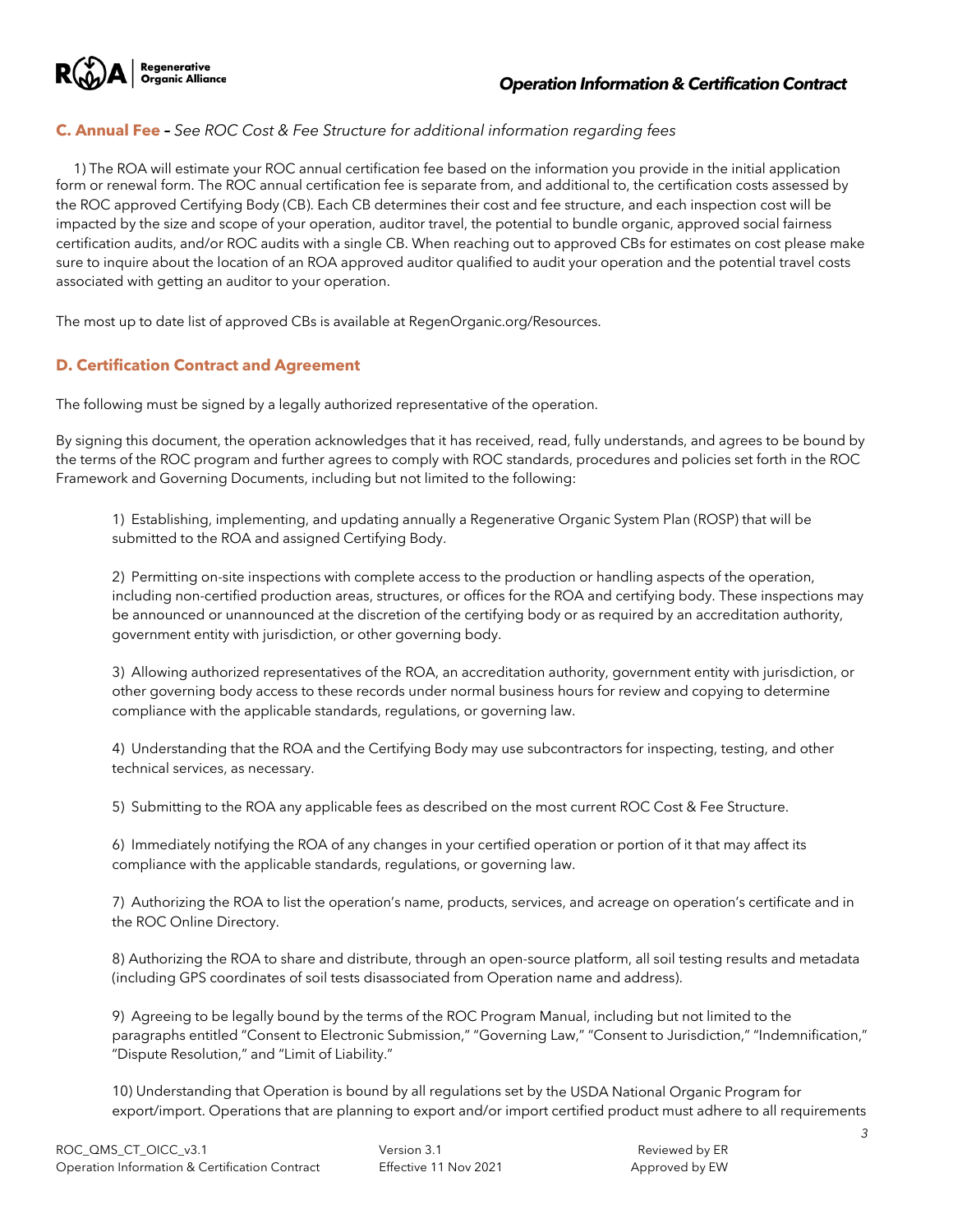

## *Operation Information & Certification Contract*

for organic export/import in the country of origin and/or destination. ROC in no way supersedes or replaces the requirements for import/export set by the USDA National Organic Program or any other international regulatory bodies. If you have any questions regarding the import and/or export of ROC crops and/or product, please contact your organic certifying body.

11) Understanding that Operation is bound by all regulations set by the USDA National Organic Program for organic claims and labeling. All organic claims and labeling must be reviewed by your organic CB. ROC in no way supersedes or replaces the requirements for organic claims/labeling set by the USDA National Organic Program or any other international regulatory bodies. Please allow sufficient time so that your organic CB and your ROC CB can review the labels.

## **E. General Terms and Conditions**

## **1) Terms of Use**

The ROA exists to promote Regenerative Organic Certified as the highest standard for regenerative organic agriculture around the world. We aim to empower eaters and farmers to create a better world through regenerative organic farming. The ROC Marks are trademarks owned by ROA and are used to indicate that a product is certified per ROA's guidelines found in the ROC Framework. Only Regenerative Organic Certified producers and authorized licensees may use the ROC Marks. Use of the ROC Marks is dependent on an Operation satisfying all requirements laid out in the ROC Framework, Labeling Guidelines & Terms of Use, and alignment with the Governing Documents.

## **2) Governing Documents**

2.1 The Governing Documents are binding upon all participating operations in their dealings with the ROA. These Governing Documents cover the various elements of working with the ROA, including registration, licensing, audits and certification, traceability, and labeling and selling or representing product as Regenerative Organic Certified.

2.2 Operation agrees to comply with all Governing Documents applicable to its activities related to the ROC Framework. Operation understands that its certificate and/or right to use the ROC marks may be suspended, terminated, or cancelled in accordance with the Governing Documents. Upon cancellation or termination of Operation's certificates or rights to use the ROC marks, the Agreement shall automatically terminate.

2.3 Operation agrees to accurately and fairly represent the certificate scope, type, and status of the products or operations included within the certification scope.

2.4 The Governing Documents, including these Licensing Terms and Conditions and the ROC Marks, are subject to change. ROA will provide notice of such changes to the Operation. Minor changes to the Governing Documents to correct typos or to clarify languages shall be effective upon publication or as otherwise provided for in the notice. The Operation must adhere to the Governing Documents published at the time of its audit. If the Governing Documents are amended in between audits, the Operation must make any necessary changes to align with the changes of the Governing Documents by the time of the next audit cycle. The Operation must ensure that its contact details in the ROA directory always remain current and is responsible for informing the ROA when such contact details change.

#### **3) Notification of Change in Compliance Status**

Operation is responsible for updating all suppliers and purchasers of certified material about any changes to the operation's certification status, including but not limited to a change in certification level, withdrawal from the program, and/or revocation or suspension of certification.

#### **4) Termination & Suspension**

4.1 The ROA, may, upon written notice, suspend or revoke Operation's participation in the ROC Online Directory and/or use of the ROC marks if Operation breaches or fails to comply with any of its obligations under the Governing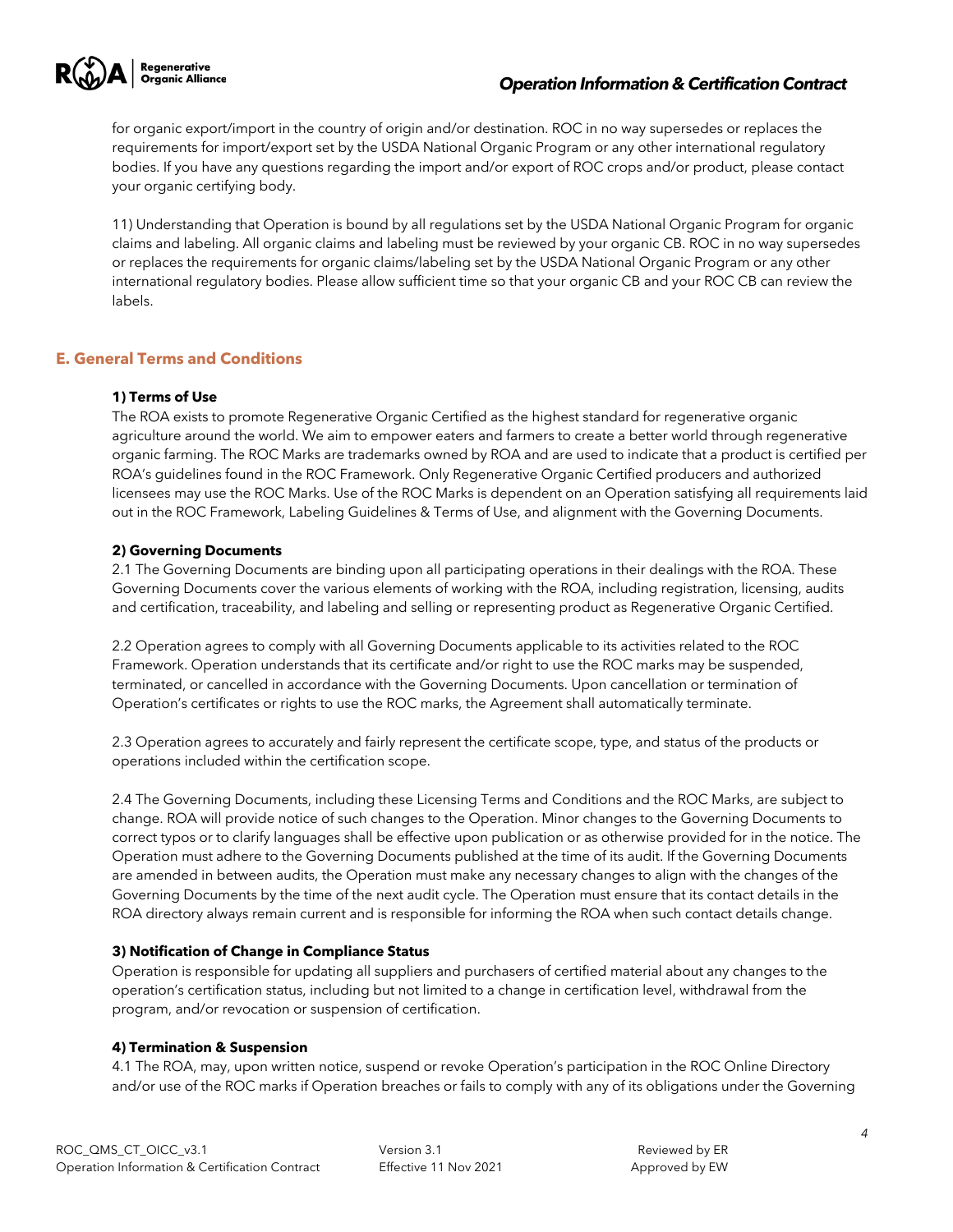

Documents, provided that the ROA sends a notice of breach to Operation and gives Operation at least ten (10) days from the date on the notice to remedy such breach as to the satisfaction of the ROA.

4.2 The Operation will immediately cease use of all claims of ROC and the ROC marks associated with the Operation, destroying or covering the ROC marks on all certificates, labeling, and marketing material containing reference to the ROA in the event that the Operation withdraws from ROC, or the certification is suspended or revoked. The Organization agrees to destroy or cover over the ROC marks on all packaging and certificate(s) in its possession upon notice from the ROA. Notwithstanding the foregoing, the Operation shall be under no obligation to sticker, remove, pull, or otherwise redirect or modify product bearing the ROC marks that may already be in distribution and remain on the shelf after the termination.

4.3 The Agreement may be terminated by the ROA upon written notice. If the ROA terminates without cause, the Operation shall have the right to sell through any products for which labels have been previously approved and the Operation has on-hand in addition to any products on shelf and/or in storage.

## **5) Transparency and Confidentiality**

5.1 The Operation authorizes the ROA to list public summary business information via the ROC Online Directory. In addition, the Operation authorizes the listing of products, certified crops, and services in the ROC Online Directory.

5.2 Operation allows authorized representatives of the ROA, an accreditation authority, government entity with jurisdiction, or other governing body access to these records solely related to products that carry the ROC marks under normal business hours for review and copying to solely determine compliance with the applicable standards, regulations, or governing law.

5.3 Operation authorizes information from this document to be made available to relevant ROA Approved Certifying Bodies and auditors as needed.

5.4 Operation authorizes the ROA or its partners to use data collected or provided by or about the Operation to prepare and publish analyses, reports, and performance or risk metrics. All data collected shall be published in the aggregate and anonymized in a way that Operation shall not be identified, except for data such as brand name, product name, product package size, UPC, product claims, and other information related to product identification and claims.

5.5 Other than as set forth in the above section, neither party to this Agreement shall disclose or publish any information identified as confidential by the party furnishing it without the furnishing party's express written consent. These obligations shall survive for a period of three (3) years following the termination of this Agreement.

# **F. Use of ROC Marks**

#### **1) Prior Review & Approval of Seal Use**

All use of the ROC marks by ROC operations, brands, or finished goods manufacturers are required to undergo review and approval prior to printing packaging or sales as "Regenerative Organic Certified™." Operations will submit labels to the approved ROC Certifying Body (CB). All labels must also go through the standard review and approval process through your organic certifying body for compliance with organic claims. The Certifying Body will determine label compliance for ROC and issue label approvals directly to certified producers. If the ROC Certifying Body (CB) is different from the Accredited Certification Agency (ACA) certifying the product as organic, approval must be obtained from the ACA separately after the ROC CB has reviewed the labels. Review of labels prior to printing will save your operation considerable expense and avoid issues arising with non-compliances. Review and approval time will depend on the workload of the ROA and CB staff. Operations should plan for a minimum of four weeks for the review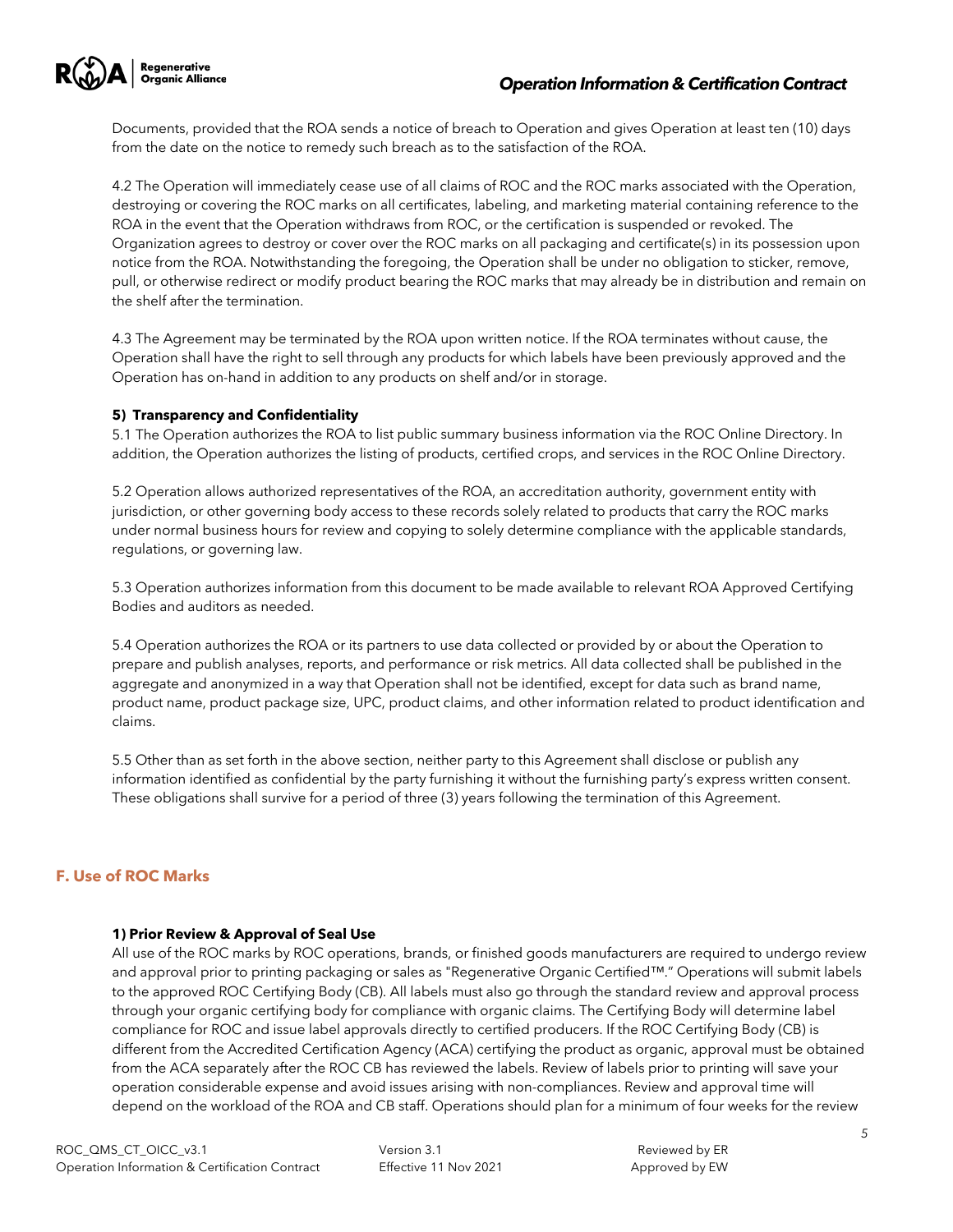

## *Operation Information & Certification Contract*

and approval of any packaging making a ROC claim. Operations should take into consideration that certification levels may change from year to year and packaging should be ordered and printed with this in mind. Any marketing and/or communications use of the ROC seal must be explicitly approved by the ROC CB and the ROC seal graphic files must be directly obtained from the ROC CB.

#### **2) Misuse of the Seal**

The ROC seal can be used in Bronze, Silver, or Gold (to indicate the certification level) or in Black or White on a transparent background. No other color variations are allowed and the ROC seal may not be modified in any way. Avoid placing the seal on brightly colored, patterned, or otherwise busy backgrounds.

The ROC seal may not be used in a misleading or deceptive fashion to mischaracterize one's products. Further, the ROC seal may not be used as a primary brand or indicator of source or origin for any goods, but only as a certification mark. The ROC seal shall not be used in any manner that is likely to reduce, diminish, jeopardize, or damage the goodwill, value, or reputation associated with ROA or the ROC seal or in any manner that violates the rights of any third parties.

Operation agrees to use the ROC name and seal(s) only in accordance with ROC standards and ceasing all use of ROC's name and seal upon notice by the ROA. Any use of ROC's names or marks, without the express consent of the ROA or approved Certification Body, is strictly prohibited and constitutes an infringement of the ROA's rights. The ROA shall be entitled to its reasonable attorney's fees and costs incurred in bringing any civil action, arbitration, or mediation to enforce its rights to its names or marks.

## **3) ROC Seal Distribution**

Operations may request the ROC seal files from the relevant ROA Approved Certifying Body. Use of the Regenerative Organic Certified seal must follow the requirements set forth in the Labeling Guidelines & Terms of Use and the Governing Documents. Any marketing and/or communications use of the ROC seal must be explicitly approved by a ROC Certifying Body and the ROC seal graphic files must be directly obtained from them.

#### **4) Basic ROC Labeling Requirements**

All Operations must have clear and distinct labeling that distinguishes between products that are: Regenerative Organic Certified, organic, organic but may be exempt by state or Federal law, certified transitional, and nonorganic product. The clear and distinct labeling requirement does not apply in situations where regenerative organic product is being marketed as conventional. Operations must submit all labels with any ROC claim to the relevant ROA Approved Certifying Body to verify compliance with the Guidelines, ROC Supply Chain Guidelines, and all Governing Documents. The ROC seal may not be used on products from acreage/animals/facilities in "Certification Pending" status.

#### **5) Traceability Requirements for ROC Product Claims**

ROC product intended for processing must maintain and demonstrate current certification to USDA/NOP Organic (or an approved international equivalent) and further, must appear as a unique and distinct product on a current NOP organic certificate. ROC product includes both single-ingredients and multi-ingredient product, in raw or processed form, that has maintained appropriate chain of custody throughout the supply chain subject to inspection/verification.

Certified product must maintain appropriate separation from non-certified product throughout the supply chain and must comply with USDA/NOP Organic chain of custody requirements and policies.

ROC product from a single origin must be maintained separate from other product throughout transport and storage. ROC product must not be physically mixed with non-certified product or with certified product from another source (i.e. organic coconut oil must be separated from ROC coconut oil) until it reaches its final processing facility. This ensures that product carrying a ROC claim is sourced from ROC certified farms. Product of different certification levels (i.e. Bronze, Silver, and Gold) should also be segregated in order to maintain claimed status. However, if ROC product